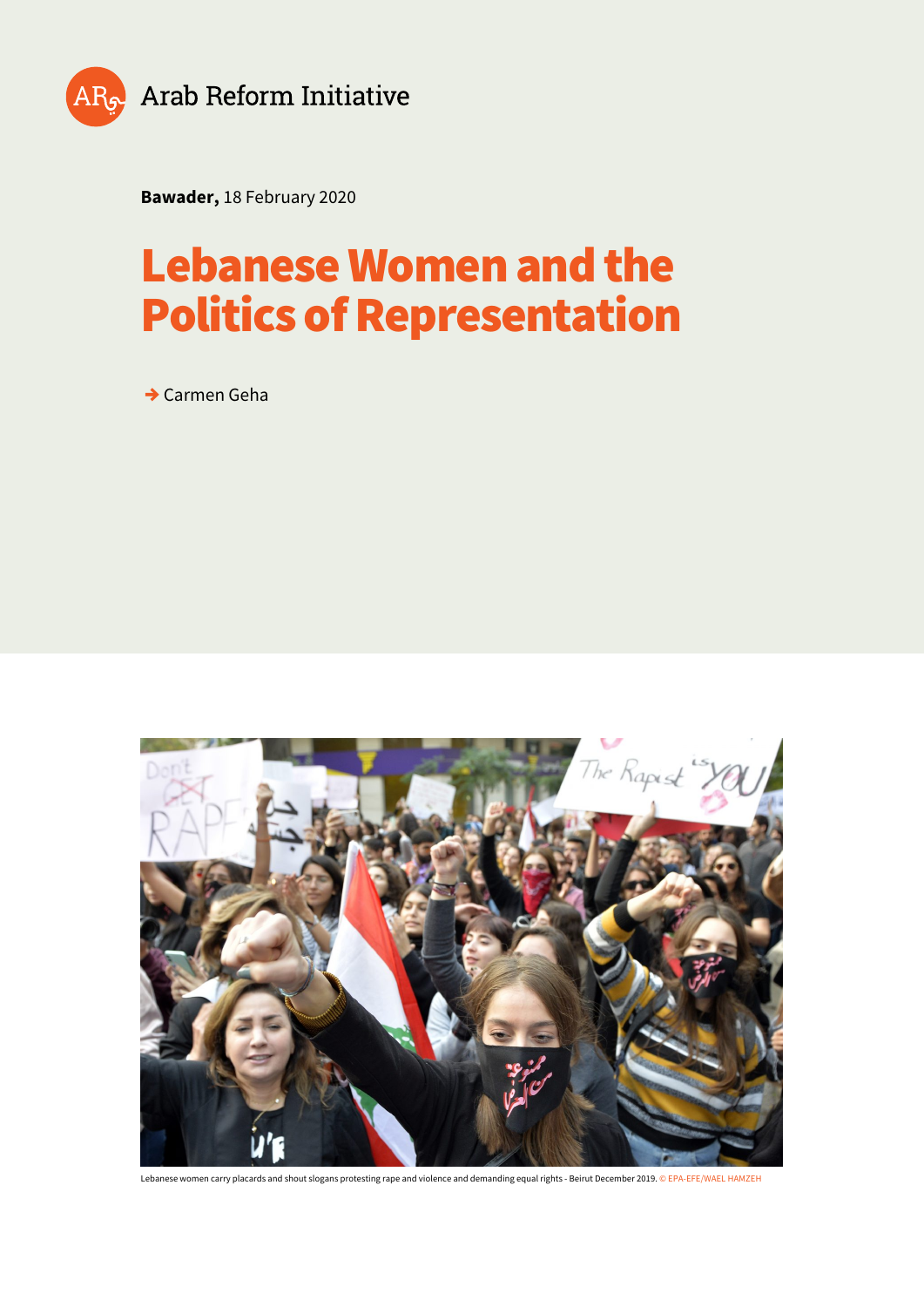

#### **\*This piece is published in collaboration with** [Chatham House](https://www.chathamhouse.org/research/regions/middle-east-and-north-africa)**. It is part of a series which addresses the future of governance and security in the Middle East and North Africa, and their impact on the role of the state in the region.**

I have to admit that, as I sat down to write this article, all I could hear was the voices of other women telling me that it is time to stop talking about women's role in Lebanese politics. We have been talking about it, researching it, advocating for it, and getting funding for it for decades – enough. In fact, all that we have been doing is talking about it. Many have tried to improve women's representation in Lebanese politics, and all seem to have failed.

Like other countries in the region, from the early 1990s, Lebanon used the Beijing Conference to establish very elaborate state-led mechanisms to claim that it is working towards gender equality. And even more actively than in other countries, Lebanon's civil society organisation and feminist groups have been pushing to increase their representation and voices in decision-making spheres.

But 25 years after Beijing and with even more elaborate international schemes like the Sustainable Development Goals (SDGs), it seems, in fact, impossible to convince Lebanese men to give up power, to anyone at all, let alone to women. It took nothing short of a revolution to force women's participation in public life; the question now is how do we force it onto political parties and national institutions?

## **What we know already**

Lebanon's politics of representation are shaped by a century-old system of powersharing among its recognised sects. This sectarian-based representation in national institutions is conducive to a form of leadership that emanates from clientelism, and from the father-figure or protector of the sect. We know from decades-old research and testimonials of women that this system not only favours men but is built on men. Consider the alliance of religious courts, led by men, with political parties, led by men. Both of these finance and foster a political system that functions, undemocratically, only when the men agree, and fails to function, catastrophically, when the men disagree.

[embed]https://youtu.be/vNMoKbUWHJY[/embed]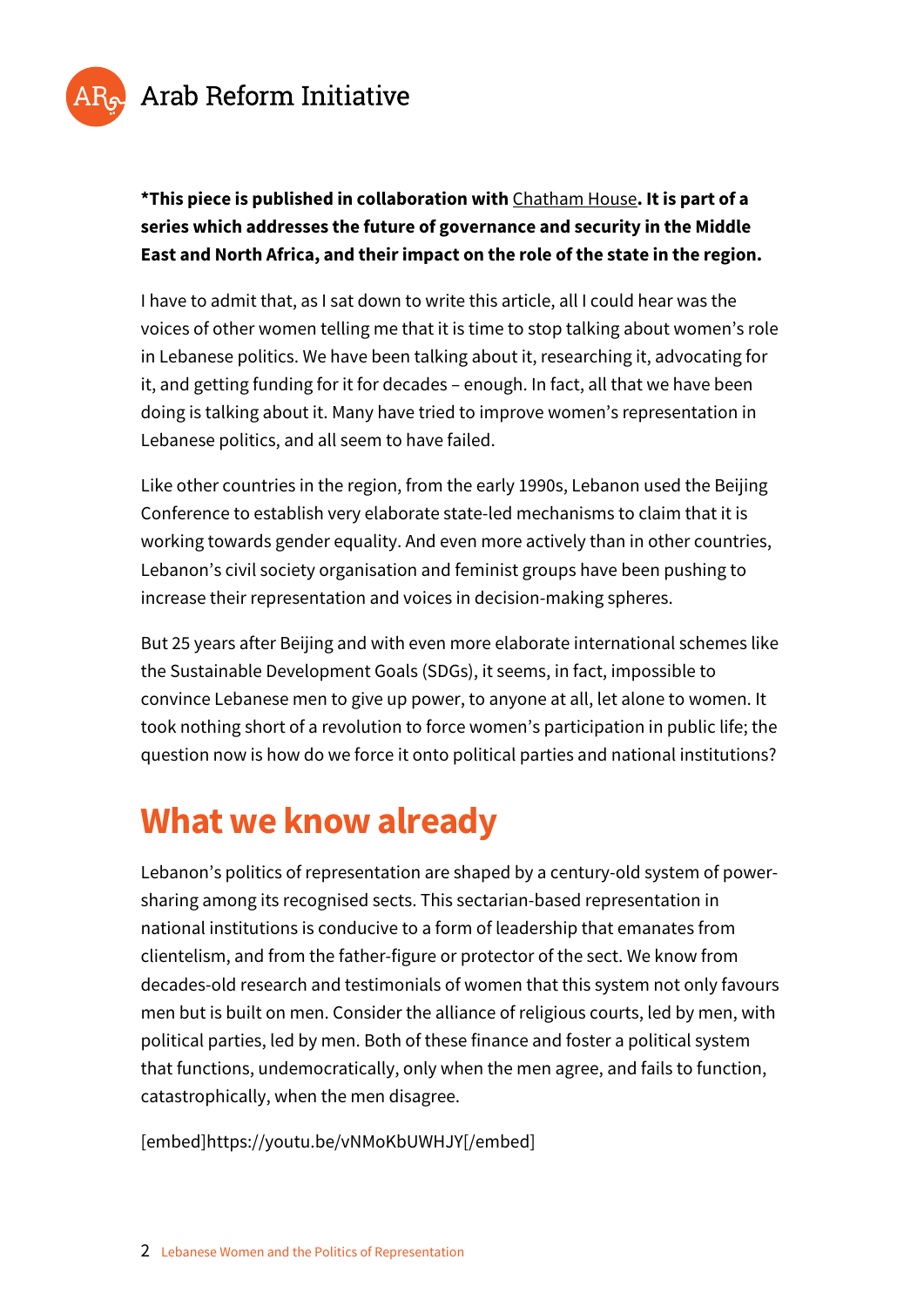

In my own research with women who have a range of experience in politics and public life, I found that trying to empower women within this system is a myth. The donor-funded and locally implemented programmes and narratives of women's political empowerment place the blame on women themselves. These efforts are largely built around the rationale that women are not knowledgeable or skilled enough to be in politics. In reality, the political system is not inclusive enough nor democratic in the slightest bit to be able to accommodate women's representation and voices in the electoral process.

We know all this, and to top it off we know that state-feminism in all its forms in Lebanon has failed miserably. Just because we are able to report on some minor statistical improvements here and there does not mean that we are doing any better. Women's representation in politics and in national institutions is dismal, we rank as well as Yemen ranks and they have a full-on conflict over there. While development agencies scratch their head and Western journalists express their fascination that women are so educated and eloquent, yet so absent from politics, we ourselves know very well why we cannot play any meaningful role in this system.

The reason is quite a simple combination of intersectionality and discrimination. Private lives, family, personal status, and personal liberties are entirely governed by religious courts. So things like sexual harassment, marital rape, and child marriage are very much legal. Public services are completely lacking or are distributed based on clients and followers. So things like education, hospitalisation, and even the asphalt on the streets are secured only in-so-much as you exhibit loyalty to your sect and leader (za'im).

Politics is entirely informal and secretive, off-the-record meetings among a handful of men around a National Dialogue Table basically determine security and economic policies. Parliament is a charade. Real power lies in the hands of former warlords-turned-politicians with shares in banking, telecom, and electricity, the three most corrupt and lucrative sectors of the economy. Elections are irrelevant, the real nomination and consolidation of power takes place when alliances are built, and districts are gerrymandered. Women are side-lined from political capital, social capital, and financial capital. We do not stand a chance no matter how much "empowerment" you invest in us. We need a patriarch to adopt us on his list and,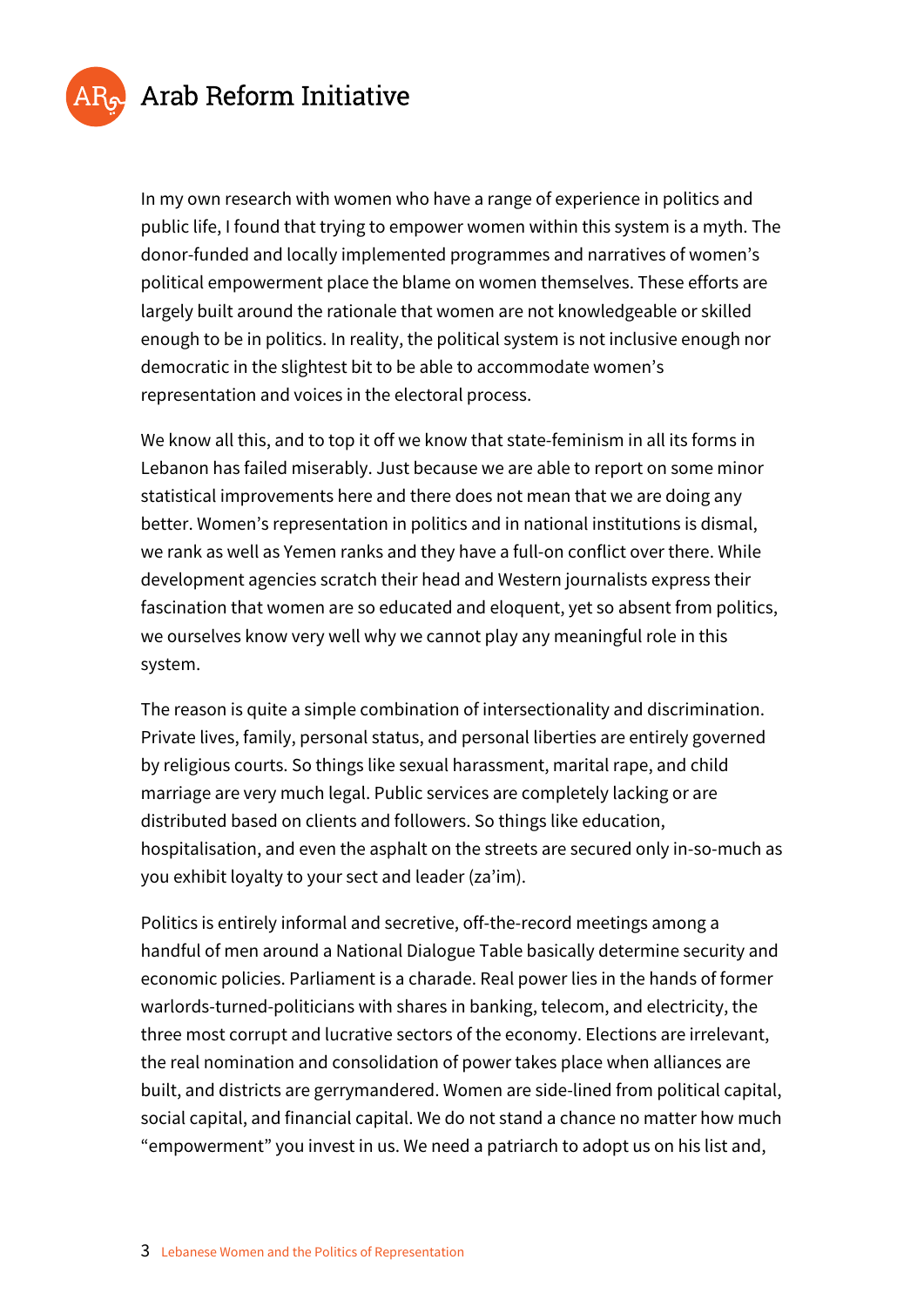

once he does, we increase nominally our representation and substantially end up reinforcing the very same system designed to oppress us and glorify the men.

We know all this and we also know that well-intended NGOs can do so well in programming, and providing some protection for women, but carry no political weight to push for reforms. We also know above all that state-led institutions, primarily the National Commission for Lebanese Women, are tied to the interest of the politicians who assign their members, they can never challenge the system's pillars. We know all this, and we are so done talking about it.

## **What changed in just 100 days or so**

The revolution – and I insist it is a revolution – which started on 17 October transformed the way women participate in politics and public life. Because the revolution was leaderless and genuine, women could play a leading role in its tactics, narratives, and direction. Women have an existential problem with the politics that govern their lives. In every way, shape and form, women's bodies and their right to elect and access to healthcare are mandated by and at the mercy of politicians. It was only normal that they were at the frontlines organising protests, writing banners, reading statements, and developing strategies. What changed in just 100 days is not only the outright public engagement of women in politics but also the narrative and story we tell about ourselves. I would say there has been a shift from early days in the protests which were about a sort of Arab and Western fetish and fascination with women's role in the protests, towards a more substantive conversation on women's representation. What changed in 100 days of revolution is that we are done talking and are ready to challenge the pillars that keep this system together.

Instead of creating lobbying coalitions and campaigns, which not only failed to bring about a women's quota but actually coincided with bringing a first Minister for Women Affairs who was a man; we are now ready to build new political parties and platforms. Rather than sitting at the margins, NGO-ising our approach by asking the men and existing parties to include us, we are creating new political groups. Women are not only at the forefront as leaders and spokespersons of these groups but are also conceptualising and bringing to life a new way of doing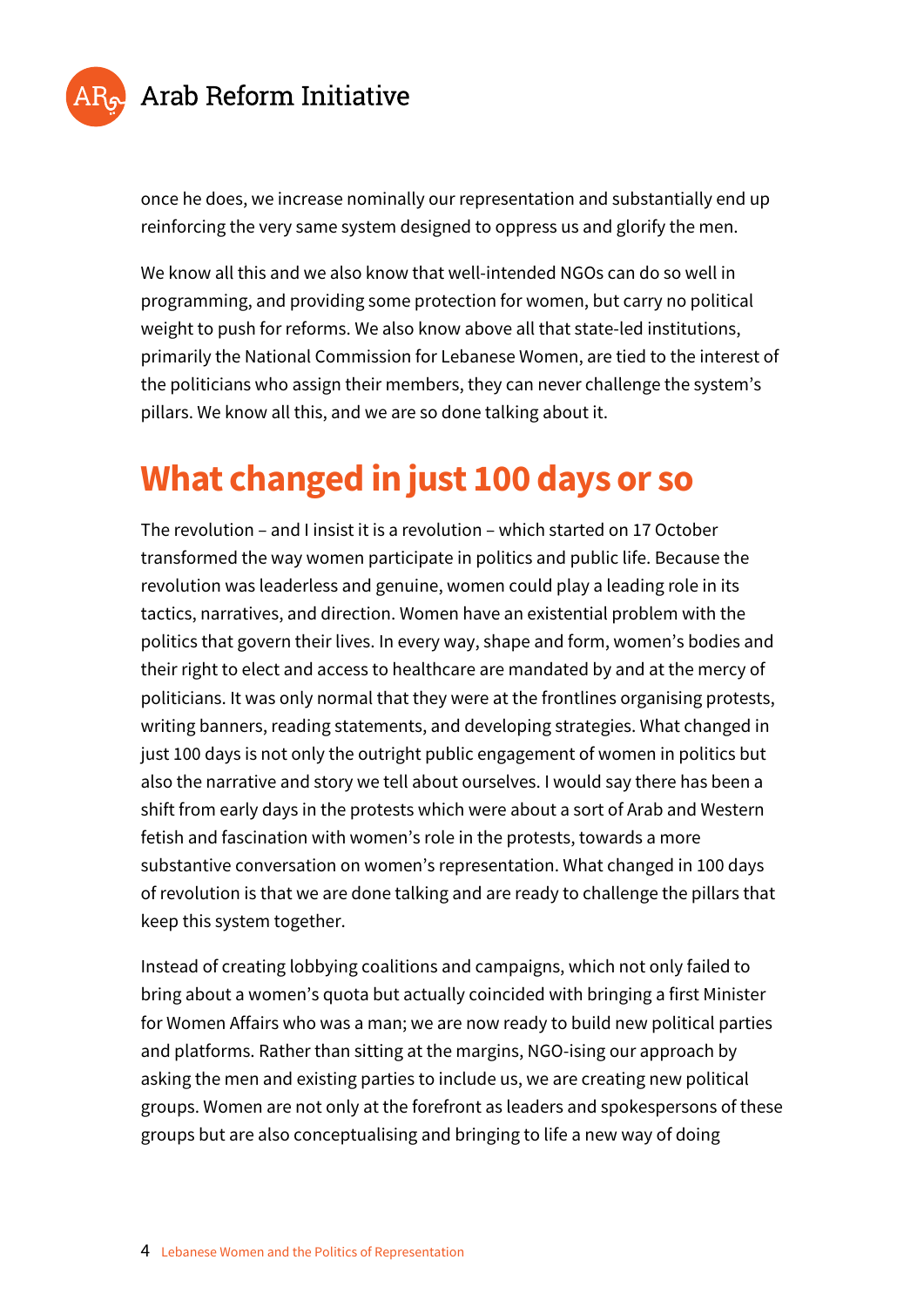

politics, a participatory and inclusive approach, a feminist political platform in the most un-feminist of societies. We have tried so long through various ways to insert ourselves and ask for seats in existing structures that are designed to govern our lives. What the revolution did is give us a chance to build our own structures. This is why day-care was raised from day one of the protests, with my friends taking turns babysitting so that they could each take shifts on the street. Likewise, this is why since day one women's right to pass on the nationality and women's right to fair pay were part of the slogans and chants that filled the streets. No discussion could take place without women leading the narrative and putting their issues first, we are done asking for change and lobbying for a seat. We will create the structures and platforms that carry us and carry our issues with them.

Pending legislation on criminalising sexual harassment did not stop women in the revolution from pointing out and suing their harassers. Young women activists called for investigation by the police and responded with lawsuits against cyberbullies and real-life bullies. A whole new #metoo-type vibe has taken over the city that says we are done talking and are ready to create new political platforms that are inclusive of women across the nation. We are no longer addressing this parliament or government, or future government. We have decided to take over and address our issues ourselves. The most powerful transformation the revolution created is very profound detachment from existing political structures and the determination to lay the foundation for new structures.

Lebanese women are not foolish, and none expect that this will change overnight, but all realise that existing power structures are fading. We even established alternative unions and syndicates, long co-opted by politicians, in order to make sure worker's voices and priorities – so evident in the revolution – become part of the new structure and narrative.

## **What we stand to gain (or lose)**

Lebanese women, so naturally the biggest victims of their nation's political system and oppressed by decades of sectarianism, stand to gain the most from toppling this system and lose the most by staying under the rule of the post-war men who govern through this system. Now that the revolution has shaken the very pillars of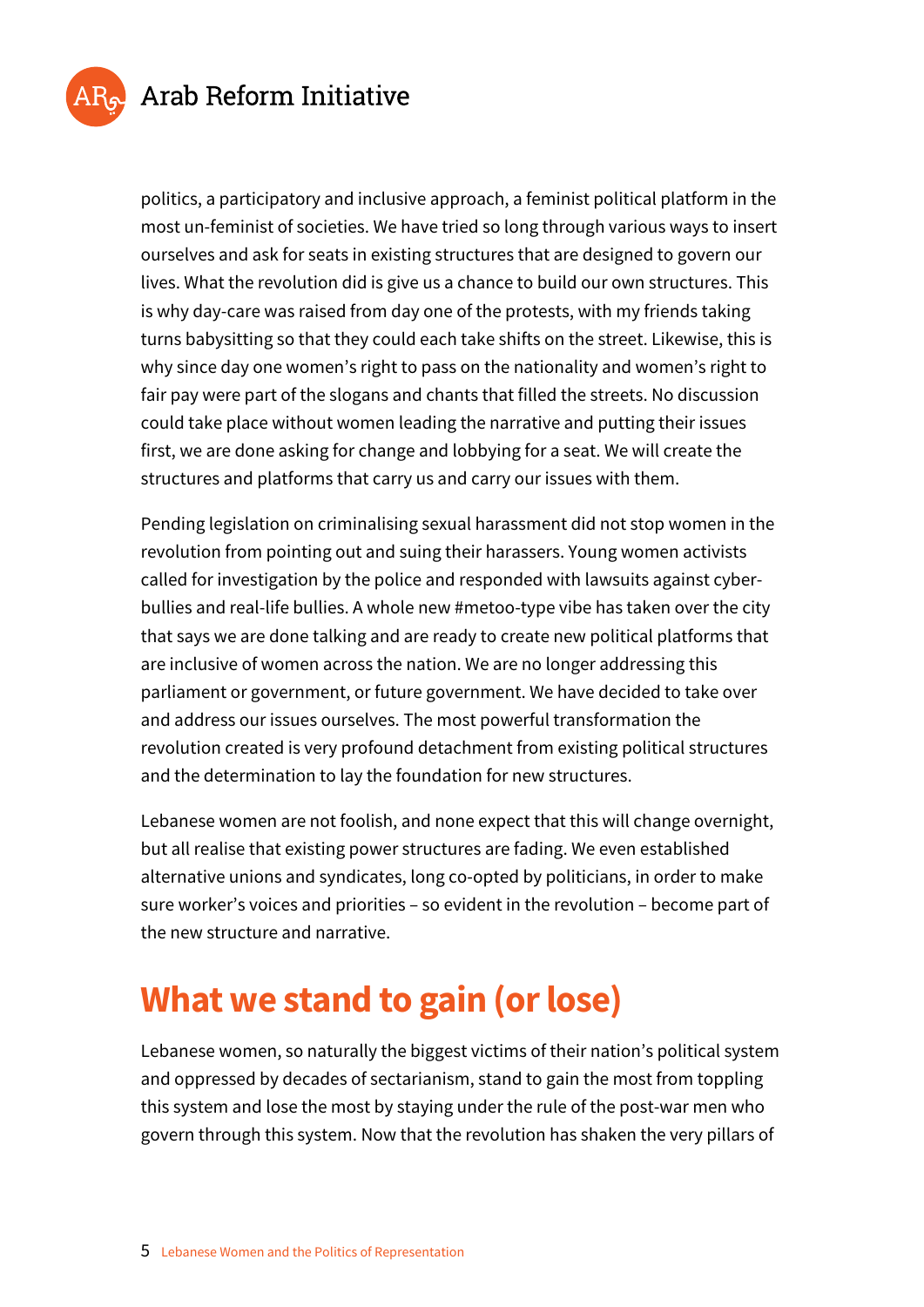

the system, we have moved from being spectators and advocates to being leaders and core carriers of this transformation. We know from elsewhere in the world that a post-revolution stage may, in fact, side-line women voices and women's issues. If we emerge out of this revolution to find that a handful of men sit in secret and determine our futures, then we would have lost. Now is certainly the time to celebrate our impact in this revolution, but it is not the time to romanticise the informal networks of solidarity and the new political parties being created. Now is the time to institutionalise these strides and amplify our role in revolutionary politics to formal electoral and party politics. For the longest time, the literature and experience of feminists with formal institutionalised party politics have been sceptical if not entirely critical. We know from feminist institutionalism theory enough about power and politics to know that men, in formal institutions, act as gatekeepers and bring women in for nominal representation. We know that women get co-opted and their demands get invested to promote a version of statefeminism that benefits men politicians. The current Cabinet comprised of a historical 30% of women representation is a prime example of superficial nominal reforms that co-opt women's demands for substantial representation. We know all this already, and we know that we need to be wary of efforts to institutionalise. But we cannot afford to be cynical or sit aside, it is time to take what we have done (while nobody was looking or expecting) and move it to centre stage.